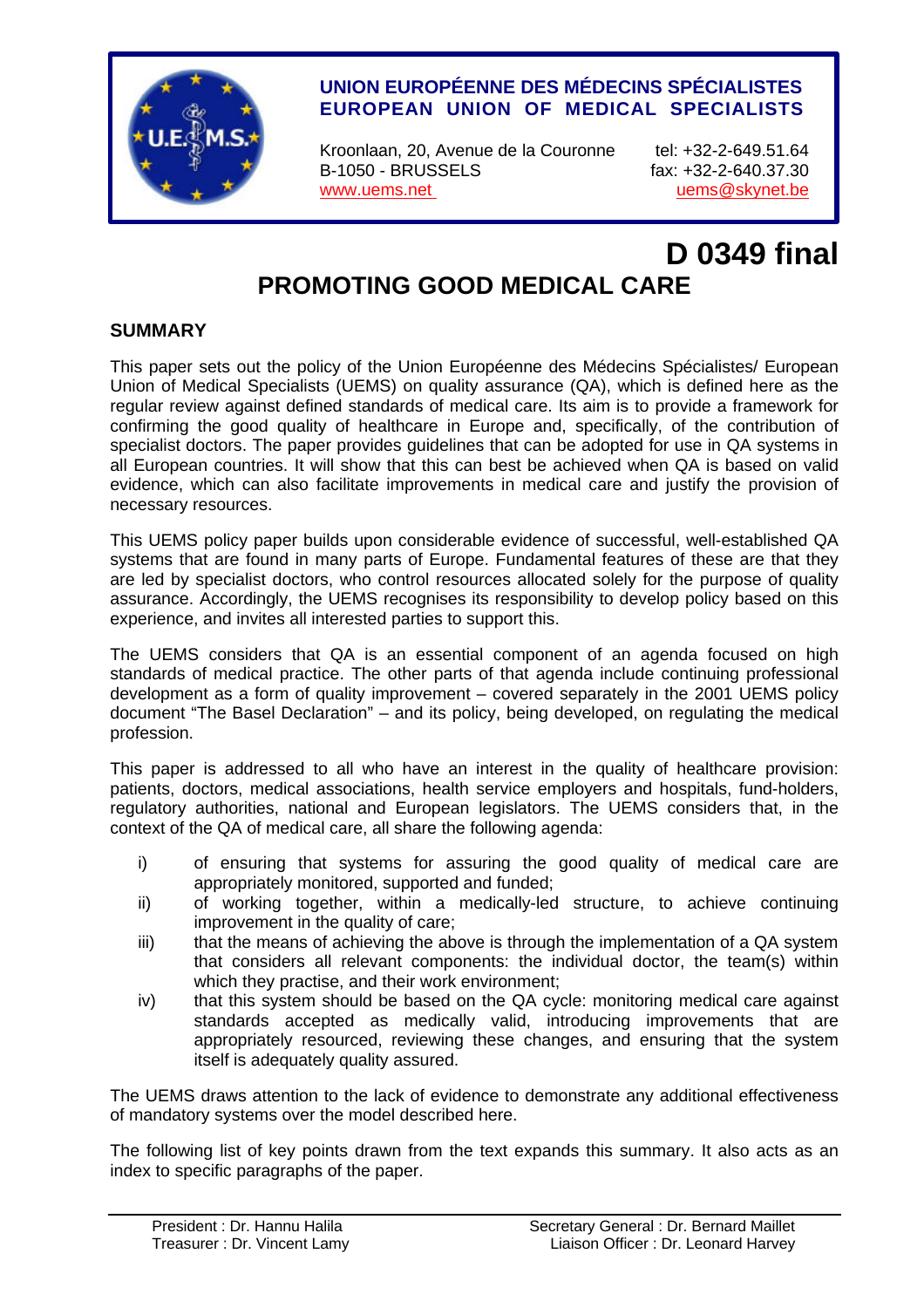#### **KEY POINTS**

**A) All groups interested in the quality of healthcare must acknowledge their own, and other groups' responsibilities to support high standards of medical care** (3, 8 - 11)

**B) Professional standards must continue to be revised in order to match changing expectations, technologies and resource availability** (9)

**C) To be effective a QA system must consider all relevant components: the individual doctor; the team(s) within which they practise; and their work environment** (23, 26 - 36)

**D) QA systems must be designed around outcomes and methodologies that have the confidence of all interested groups** (24 - 25)

**E) If they are to be accepted for implementation, the setting of standards requires: a solid evidence base; to be medically-led; and a high degree of consensus** (13 - 15, 24)

**F) Valid measures of performance – a term that reflects all components of a doctor's practice – are required for valid quality assurance** (16 - 17)

**G) Appropriate consideration must be given to the many variables that may affect measured outcomes of medical care** (18 – 21, 31, 34)

**H) All specialist doctors should engage in a suitable QA process***,* **organised by the medical profession, in order to confirm the quality of their clinical care and their continuing fitness to practise** (22)

**I) The confidentiality of data, personal to patients and doctors, must be respected** (25)

**J) External audit by trained peer assessors following defined criteria is a well-validated means of assuring and promoting the quality of work environment and healthcare teams**  $(26 - 30)$ 

**K) Internal audit and peer review are well-validated means of assuring and promoting the quality of healthcare teams and individual doctors** (29 – 32)

**L) Risk management systems covering all three functional levels – work environment, healthcare team and individual doctors – can assist whole organisations to improve their safety and quality of care. This requires open reporting in a "no blame" culture** (33 - 35)

**M) It is an absolute requirement for a quality assurance system to be supported by appropriate resources. These include time, people, money, and information technology** (36)

**N) QA systems must have a protected budget and be financially accountable** (37 - 39)

**O) The UEMS recommends a workable model, based on the QA cycle, for confirming and promoting the good quality of medical care. It includes all relevant interest groups; emphasises the setting of valid outcome measures and the monitoring of all three relevant functional levels; encourages developmental interventions, including with regard to "outliers"; and is itself subject to regular review** (40 – 47)

**P) The UEMS draws attention to the lack of evidence to demonstrate any additional effectiveness of mandatory systems** (47)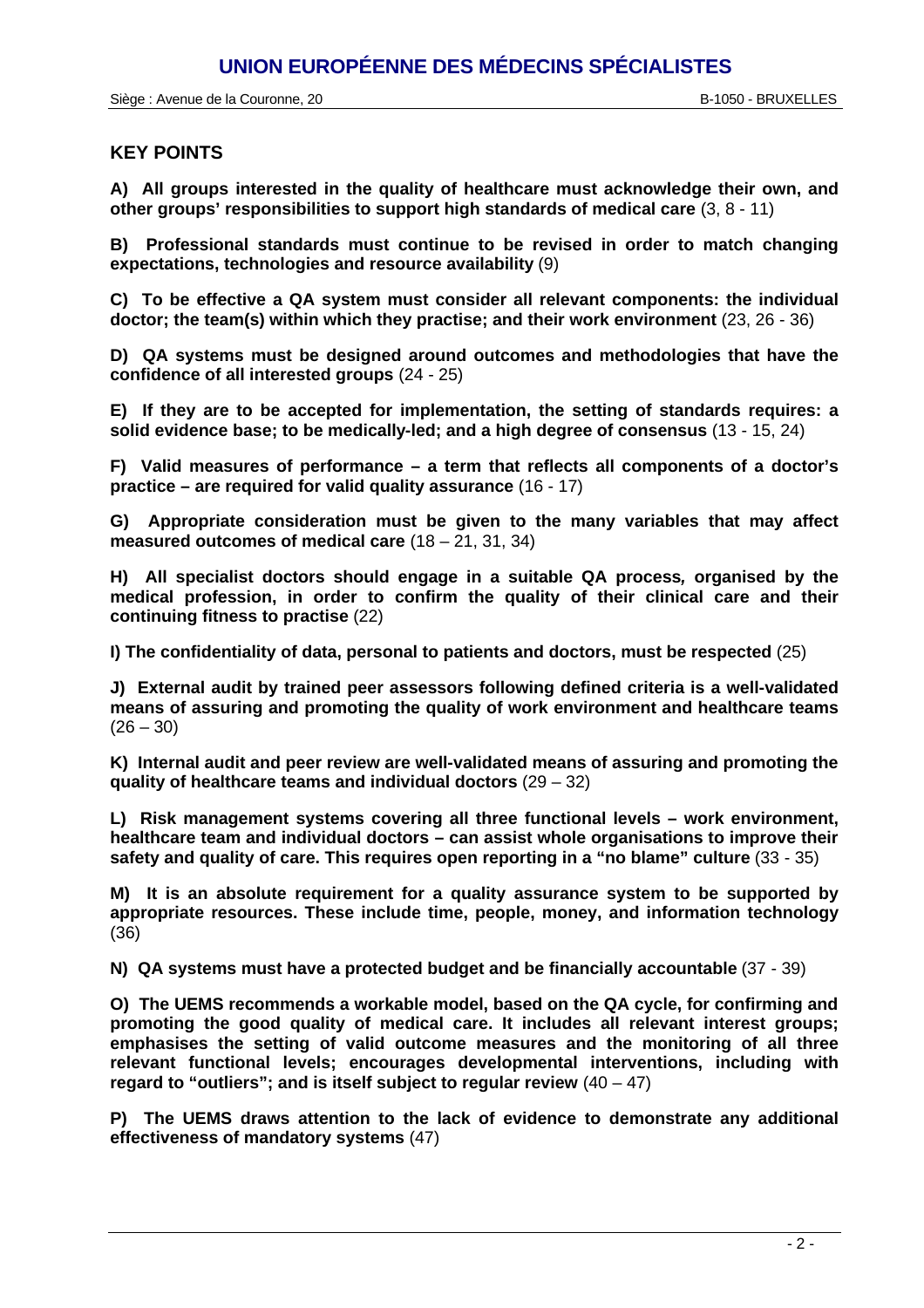#### **SECTION 1: INTRODUCTION**

#### **The role of the UEMS**

1) Established in 1958, the Union Européenne des Médecins Spécialistes/ European Union of Medical Specialists (UEMS) is the representative organisation for specialist doctors from the national associations of EU/EEA countries. Its activities cover all issues associated with specialised medical practice, and are jointly carried out by doctors serving as representatives on its Management Council and on its more than thirty Specialist Sections and Boards.

2) The UEMS recognises and values differences in the structure, funding and priorities of healthcare systems in Europe. These should all support good medical care that is responsive to local needs, whilst encouraging innovation and learning from successful models that represent best practice. The UEMS recognises that it has a responsibility to encourage high quality in the medical care of patients and to develop and share policy that will support this throughout Europe.

#### **Interest groups**

3) The UEMS believes that six broad interest groups have a legitimate interest in ensuring that the highest standards of medical care are achieved. These groups are: society as a whole; individual patients; the professionals who care for them; health service employers and hospitals; providers of funding for healthcare; and regulatory authorities. Due to differences in the health service systems in Europe, considerable variations exist as to the relationships between these groups.

#### **The quality agenda**

4) The UEMS considers strongly that components of quality management as applied to medical care have specific applicability and must be addressed separately. The UEMS has published a policy paper on QI – "The Basel Declaration" (2001) on continuing professional development – and is preparing one on QC, which it considers is limited solely to the field of medical regulation.

5) In the context of this paper the UEMS defines Quality Assurance (QA) as the regular review against defined standards of medical care. QA makes it possible for the quality of healthcare to be measured and compared, for improvements to be made based on valid evidence, and it facilitates greater accountability regarding all aspects of healthcare delivery. Factors such as resource availability, healthcare context, team-working and expectations – both medical and lay – all will influence the outcomes of medical care and how these are interpreted.

#### **Accountability**

6) In modern society there is greater emphasis than ever before on accountability within healthcare. The UEMS recognises that this will require openness regarding standards by each of the groups interested in the quality of healthcare. The UEMS considers that this can best be achieved by ensuring that appropriate QA systems are implemented for confirming and promoting the good quality of medical care.

7) Accordingly, society's and individual patients' expectations should be appropriate to what can be provided; specialist doctors should be willing to demonstrate openness regarding the quality of their practice; employers and hospitals should take greater responsibility for those they employ; funders of healthcare for the extent to which resources are made available; and regulatory authorities must ensure that appropriate structures are in place to achieve these goals.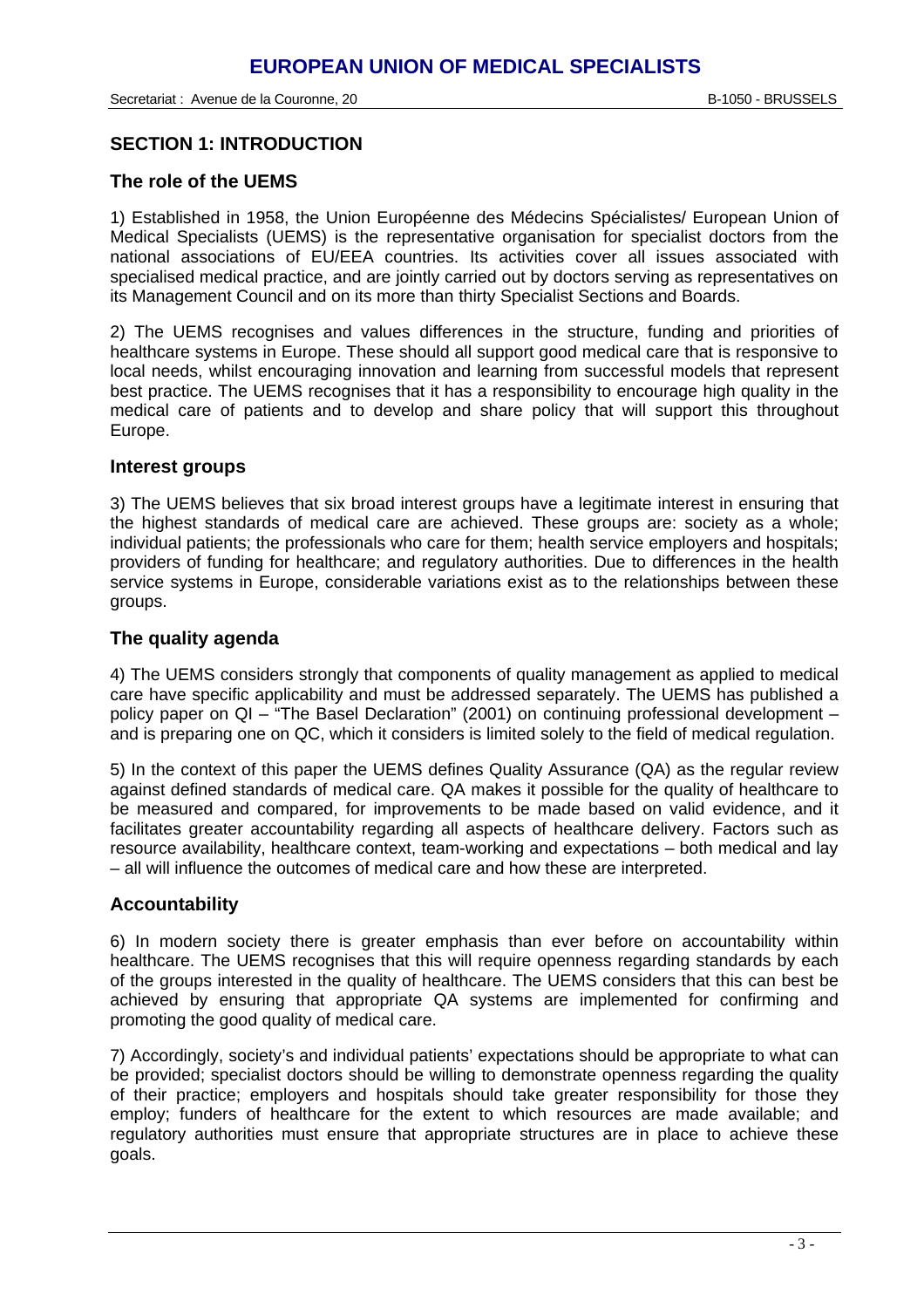#### **Objectives**

8) This policy is intended to confirm for all interested groups that specialist doctors collectively and individually accept their responsibility to demonstrate that they are committed to the delivery of high quality care for their patients. It also requires all relevant interest groups to recognise their own and others' responsibilities in this area. Each of these must consider the nature and extent of their influence on the quality of medical care and acknowledge the requirement – by their own actions – to support high standards.

9) It is further intended to provide additional impetus to the quality assurance of medical care throughout Europe. There is a clear requirement for the continuing development of professional standards to match changing expectations, technologies and resource availability.

10) There is an absolute requirement of all interested groups to ensure that resources are made available to support QA. This policy will justify the provision of information technology and financial resources, time for practitioners to engage in QA activities, and political recognition of the importance of these activities for all involved in the field of healthcare.

## **SECTION 2: THE CONTEXT OF QUALITY IN MEDICAL CARE**

#### **Why quality assurance matters**

11) Each interest group will recognise the importance of assessing and assuring the quality of healthcare. Patients consult doctors to have their health problems dealt with in an effective, safe and timely manner; practitioners want to know that when they prevent, cure or palliate illness, they are improving the health of their patients; regulatory authorities and employers want to be assured that the specialists in their clinics and hospitals are providing appropriate and high quality healthcare; and fund-holders want beneficial outcomes and value for the money they provide for the medical care of the population for whom they have purchasing responsibilities.

12) The UEMS believes that these aims can best be achieved by a system based on a QA cycle that begins with the setting of clinically relevant standards, against which can be measured performance in the delivery of medical care, the results of which may be assessed, and used to justify recommendations for beneficial change and for the setting of future standards.

### **Setting standards**

13) Throughout healthcare there is an increasing emphasis on quality. Measures of quality may serve as a guide or as a point of reference, and may be classified according to the degree to which they are supported by evidence. In order of increasing validity, there are options, guidelines, recommendations or standards. Choices also need to be made between quantitative standards – that tend to be emphasised when resources are limited, and qualitative standards – that are more comprehensive and have been validated by a more extensive research base.

14) Standards may be established by a range of techniques, such as: local standards agreed following informed debate by practising colleagues; speciality-specific standards (such as the use of autopsy for the review of therapeutic decisions); standards established by comparison with norms of practice (such as national procedure databases); standards based on the scientific evaluation of new technologies or medicines; or those set by consensus amongst an acknowledged panel of experts.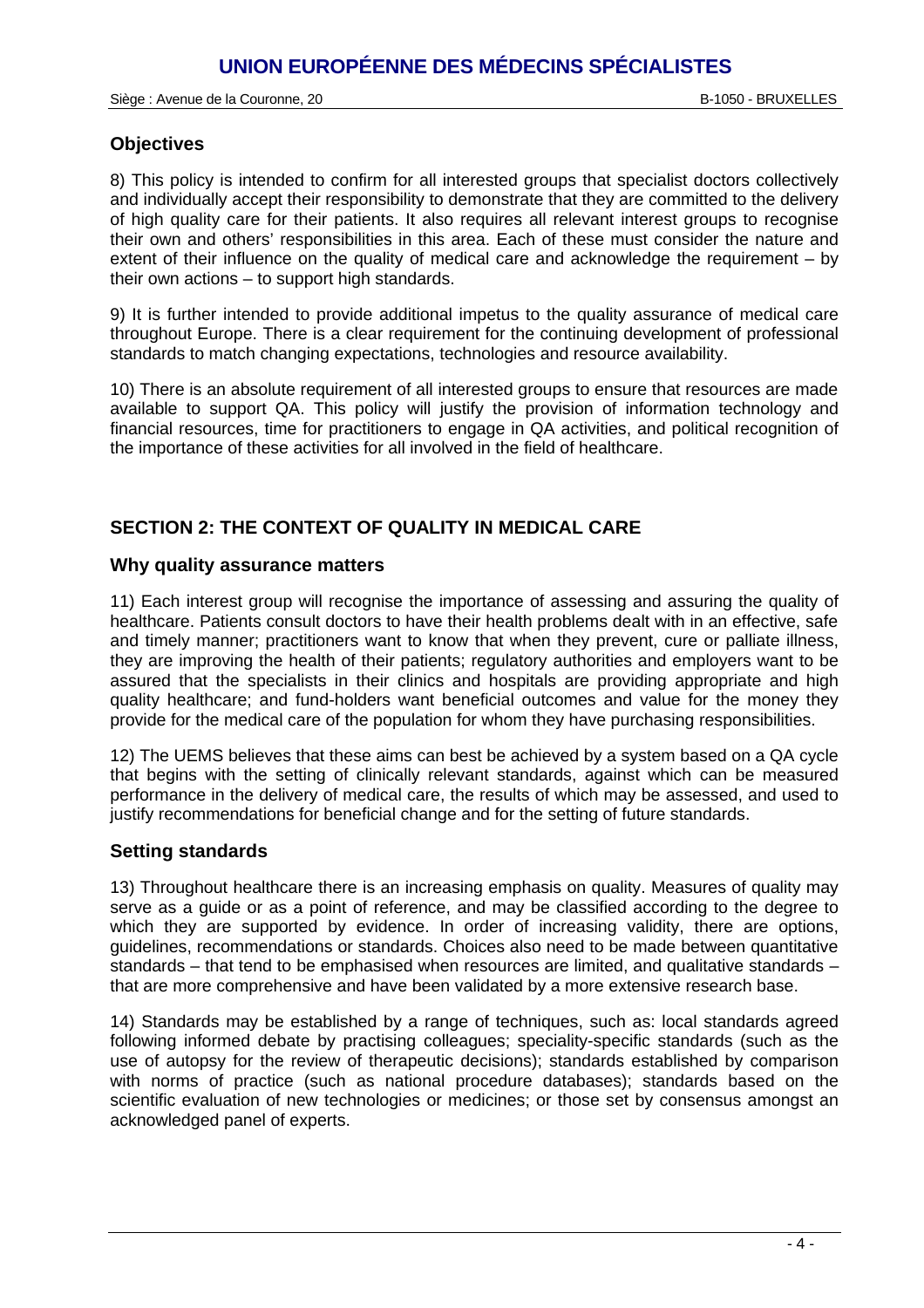15) Some common themes can be identified. In order to be accepted as valid, standard-setting requires: a solid evidence base, a high degree of consensus, and to be medically-led. While standards justifiably may vary according to national circumstances, it is also possible to set standards that are applicable across national boundaries.

#### **Measures of performance**

16) Performance is a term that reflects all components of a doctor's practice. It therefore incorporates the term competence which only refers to the knowledge, skills and attitudes that a doctor possesses. In its simplest form competence refers to a doctor's abilities while the broader term performance indicates how the doctor applies these in their practice.

17) Measures of performance may be independent of, or informed by, established standards. They may be indicators of the practice of individual doctors (individual), the team within which they work (collective), or their practice environment (global). They may also be classified according to whether they are direct or indirect indicators of performance.

#### **Factors that may influence outcomes**

18) As with any discrete assessment, measures of performance are subject to factors that may affect their validity. The case-mix of patients for whom a specialist doctor provides care may influence his/her outcomes. Practitioners vary in their degree of practice specialisation, and patients vary in the extent to which they present with more advanced or complicated disease. Valid comparison of outcomes will only be possible if standards reflect these and other factors.

19) The influence of other team members also must be considered. Examples include: the influence on the results of a surgeon's practice by the anaesthesiologist(s) with whom they work; the availability of rehabilitation teams for elderly patients on the outcomes of physicians; and the multi-disciplinary teams required for the management of cancer or transplant patients.

20) The environment within which specialist doctors work is equally important. Factors such as resource availability, the numbers of patients and their expectations, all will have a significant influence. The extent to which recognised safety standards are applied may vary significantly between institutions and healthcare systems. This may also have a major impact on the nature, extent and quality of medical care.

21) When developing or monitoring a QA system it is essential to ensure that appropriate consideration is given to the potentially significant influence these variables may have on the measured outcomes of medical care.

#### **The balance of responsibilities**

22) The UEMS accepts the principle that doctors should be able to demonstrate their continuing fitness to practice by engaging in a suitable QA process. However this can only correctly occur if a system of QA looks at doctors in the overall context of the health care system within which they practise. By comparing themselves against accepted professional standards QA allows individual doctors to demonstrate the quality of their clinical performance. It should also assist them in confirming their continuing fitness to practise.

23) A QA system should consider three relevant functional levels: the individual doctor; the team(s) within which the doctor practises; and their work environment. It is only by assessing all of these, and considering the influences of each, that valid assessments can be made.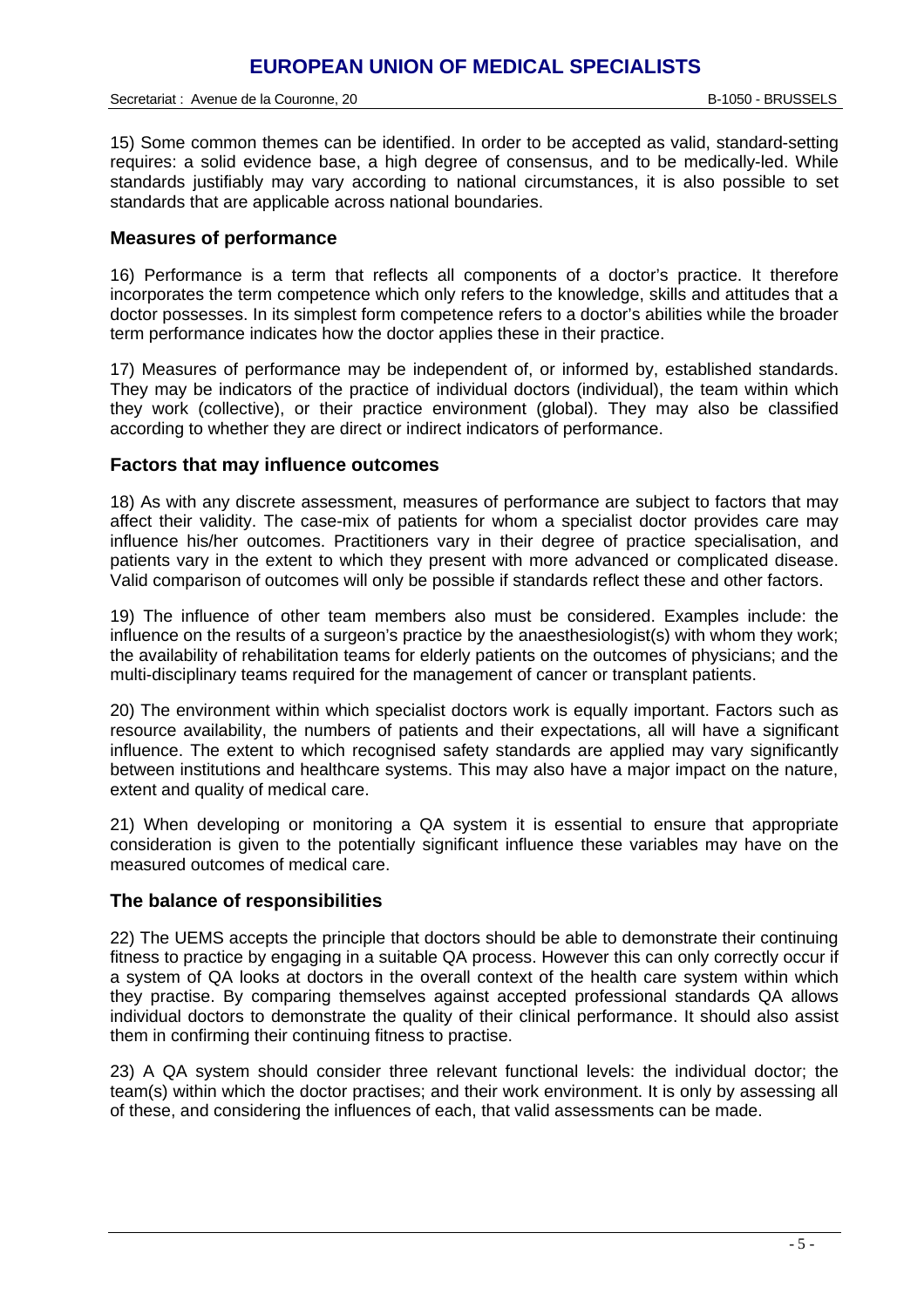#### **Which outcomes? Whose data?**

24) The UEMS considers it essential that QA systems are designed around methodologies that have the confidence of all interested groups and reflect outcomes recognised as valid.

25) Access to medical data is a sensitive issue that is subject to legislation in some European countries. It is an inviolable principle that personal confidentiality must be maintained – whether for patients or for doctors. Direct information should only be accessible to those about whom it refers and those who, with their permission, are required to deal with it. Beyond this, information should only be available if it has been anonymised and/or pooled. Only patients and their direct carers should have access to their personal information; for audit purposes the individual patient should not be identifiable. This principle is equally applicable to doctors. Only individual doctors and those directly assisting with their QA should have access to their confidential information.

# **SECTION 3: CURRENT QUALITY ASSURANCE SYSTEMS**

#### **The working environment**

26) Well established systems exist in many European countries for the inspection and accreditation of healthcare institutions. These may act through governmental organisations, professional associations or independent inspecting bodies. Good examples also can be recommended for the most appropriate means of funding these programmes. The UEMS itself, through its Specialist Sections and Boards, has visitation programmes of training institutions that have assisted in the assurance, and further development of high standards throughout Europe.

27) The best developed, and well supported model, is that of external audit by peer review, in which a team of visiting specialists – drawn from either a national or international pool of trained visitors – assess an institution according to defined criteria. These standards typically will cover practice facilities, the provision of resources, and the management of these, collated outcomes of clinical practice, and teaching facilities. Increasing emphasis also is being placed on local QA initiatives, such as standard-setting and the analysis of healthcare processes.

28) The support of practitioners by their employing institution is a further important standard. Criteria frequently include the provision of resources for continuing professional development, teaching and research. The inclusion of specialist doctors in all aspects of the institution's function, most notably their involvement in the maintenance of high standards, also is important.

#### **The healthcare team**

29) Inspection by outside visiting teams is a well established method for the QA of care provided by teams. In addition to the factors referred to above, good communication and teamdetermined outcomes are frequently emphasised criteria. By structuring their assessments according to these and other standardised criteria (as are set out in the UEMS Visitation Charter), visiting teams reliably can assess the extent, function and quality of local peer-review and QA methods.

30) Most notable amongst these is the use of internal clinical audit. Audit has been defined as the continuing formative review of clinical practice against defined standards. While specific methods may vary, it has been implemented widely throughout Europe, with well-established systems at local, regional and national levels and a comprehensive supporting literature.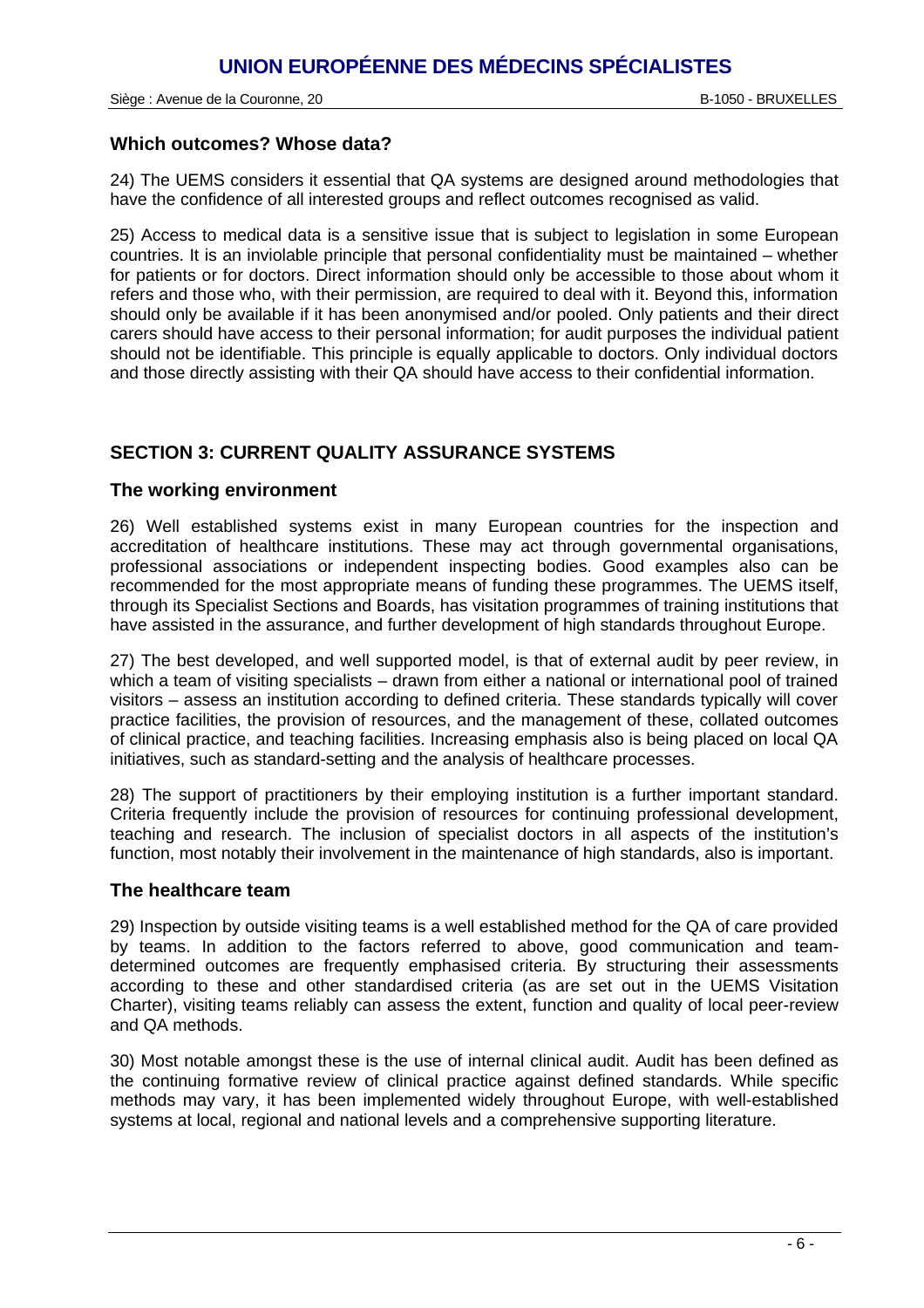#### **The individual doctor**

31) While individual doctors should always be considered within a broader practice context, methods exist for assuring the quality of their own overall performance or separate components such as knowledge, skills, behaviour and engagement in CPD. Individual outcomes can be considered by methods such as audit of individual practice and review of performance with peers.

32) Some models emphasise developmental and supportive review, others a more summative approach. When considering measures of an individual specialist's performance, the UEMS recommends that due recognition must be made of the professional nature of specialised medical practice. Accordingly, only specialised doctors who will understand the nature of this practice, have had suitable training for this purpose, and who have the confidence of their peers should be employed for reviews of this nature.

#### **Methods common to all three**

33) There has been a growing awareness of the importance of risk management and the influence of this on the quality of healthcare. Many QA systems already incorporate methods such as confidential incident reporting, or active patient safety programmes based on the review of audit results. Evidence that whole organisations can improve their performance has been a major stimulus for better error avoidance and prevention. Much can also be achieved through education and by informing practitioners of the relevance of their practice to safety outcomes.

34) Whether for the work environment, healthcare team or individual doctors, one of the mechanisms for improving practice is through the closer examination of "outliers" – those whose performance lies outside the normal distribution of comparable peers. There may be many valid reasons for this; availability of resources, workload and case-mix are a few. Much can be learned from those who perform particularly well; poor performers should be encouraged and assisted.

35) The development of "no blame culture" is crucial to the establishment and maintenance of a healthily-functioning incident reporting and management system. It is better to know of, and learn from incidents than to allow these to be repeated through lack of information.

# **SECTION 4: THE NEED FOR RESOURCES**

#### **The nature of resources required**

36) It is an absolute requirement for any QA system that it is supported by appropriate resources. The nature and amount of these will vary according to the system that is established, but include: time, for practitioners to engage in all aspects of the QA cycle; people, to staff the QA system; money, to provide for all necessary components; and information technology, to assist with the collection, collation and analysis of results.

#### **Financial resources**

37) Any such system of quality assurance must be funded openly. Ultimately it is patients who pay for this – whether directly, as in "liberal" fee-paying systems; indirectly, through healthcare insurers; or as taxpayers. As interested parties they have a right to know that QA systems will be suitably funded and financially accountable. A similar degree of transparency is required by practitioners who have a right to know that the services they provide, and the quality assurance of these, will be funded appropriately.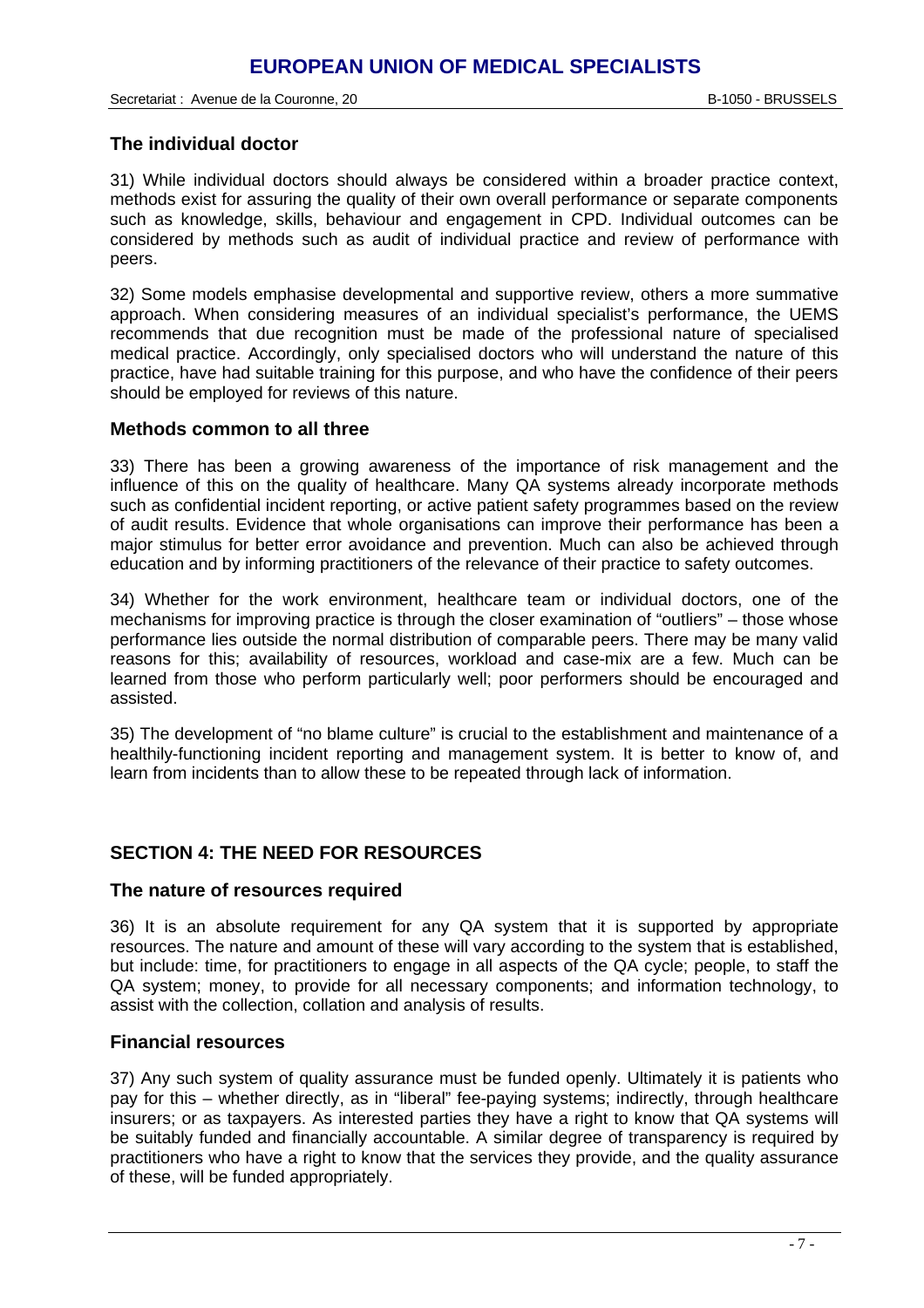Siège : Avenue de la Couronne, 20 B-1050 - BRUXELLES

38) It is essential that resources provided for quality assurance are used only for this purpose. Whether in a "liberal" or an employed system, finances must have a designated, protected budget.

39) The UEMS considers strongly that wherever a quality assurance system is established, it is the responsibility of the organisation or body that has required this to ensure that adequate funding is provided at all stages.

## **SECTION 5: A WORKABLE MODEL**

#### **The UEMS proposal**

40) The UEMS considers that, building on the experience already gained around Europe, a generic workable model can be recommended for implementation. This may itself provide a standard against which further systems could be compared. This model is based on the QA cycle: of standard-setting, monitoring of existing practice, the review of results, seeking improvement by feedback and other changes, and the setting of new standards for the next cycle. The UEMS considers it essential that a QA system similar to or at least as effective as that described here is implemented in all European healthcare systems.

41) Such a system can be established at any level of function: whether individual, team, departmental, cross-speciality or even hospital-wide. It is essential also to ensure that this system itself is subject to regular external assessment and review. Accordingly the UEMS recommends that the structure and function of such systems themselves are inspected regularly.

42) The principle of confidentiality requires that, according to whether it is individual doctors, healthcare teams or the work environment, only they and the assessor(s) should have access to direct information. For all other uses information should be anonymised and/or pooled.

43) In the context of specialist medical care, the development and functioning of such systems must be medically-led. Where appropriate there should also be consultation with patient representatives and regulatory authorities in the setting of standards. In employment-based systems hospital managers and fund-holders will also be important to the implementation of recommended change.

44) The monitoring of medical care must be valid and proportionate in order to maintain the cooperation of all interested groups. Non-medical interest groups will have little confidence in systems that do not address relevant matters according to accepted standards, or fail to introduce improvements where necessary. At the same time, professional groups require support for, engagement in, and ownership of a system that they recognise as integral to their practice.

45) All parties must recognise that – other than in the rare situation of when major problems are identified – feedback should be constructive and developmental. It is more important to maintain long-term confidence in good quality assurance mechanisms than to lose this by inappropriate intervention.